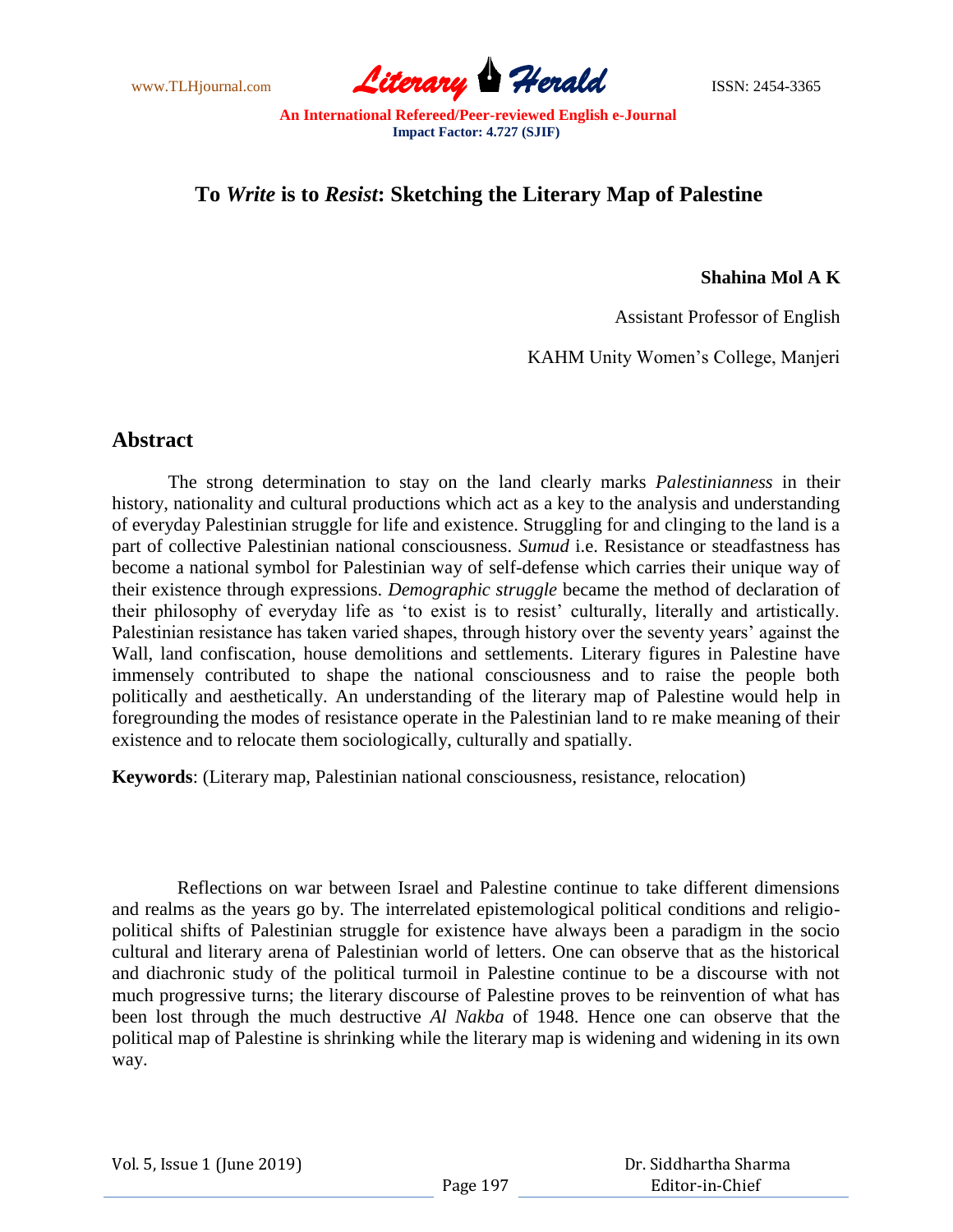

 The literary activity of Palestinian community takes different turns in the pre- *Nakba* and post- *Nakba* periods so as to make clear demarcations in its form, content and themes. As *Nakba or Catastrophe* of 1948 that marks itself as a crucial year of loss and dispossession for Palestinians, since the year announces the legal formation of Israel in the Land of Palestine , much of the literary imaginations are centered on *Nakba* in Palesine. The glorifications and romanticism of the land which is visible in the pre *Nakba* period take varied routes in the post *Nakba* literatures so as to move to the diverse literary and cultural pathways bringing critical and analytical meta- discourses and researches into the literary map of the land.

 Occupation and settler colonialism imposed by Zionist regimes and Israeli militancy have nothing more than dispossession, dislocation, displacement and de population to give which result in both the confiscation of memory and history of the Palestinian lives. External occupation imposed by Israeli regimes aims at homogenizing the land and the culture evacuating the footprints of whatever is left by the Arabs, so that it gives rise to a group of people who don"t share anything common to share their belongingness to the country/ land. It is accelerated by the internal exploitation imposed by the Palestinian authority too.

 When the whole land is taken to *de Palestinisation* and *de Arabisation* day by day, bringing the massacre of thousands of people and species, the people of Palestine are only endowed with the "words" to create a sense of belongingness to their country. Palestinian literary activity cannot be seen only as a sociological artifact but historical and political too. The successive stages through which the *literaryscapes* of Palestine has traversed would prove the creative mindscapes are active even while country/people are *walled-in* by the oppressive forces.

 Palestinian literature seems to be receiving Palestine as a country at least textually so as to bring a national identity for the displaced through a shared common "literary space" though they are unable to catch a space of their own geographically. Erased from the space and consciousness of a land, the people of Palestine are in continual expulsion from a territory which is called home, creating a situation of exile in own homes. As Edward Said rightly puts:

"Exile is strongly compelling to think about, but terrible to experience. It is the unhealable rift forced between a human being and a native place, between the self and its true home: its essential sadness can never be surmounted. And while it is true that literature and history contain heroic, romantic, glorious, even triumphant episodes in the exile's life, these are no more than efforts to overcome the crippling sorrow of estrangement. The achievements of exile are permanently undermined by the loss of something left behind forever (Said 58)".

This terrible experience of internal displacement, refugee hood and exilic status are written into the literary map of Palestine.

 Literary activity of Palestinians all over the world is to be observed as an act of keeping themselves alive to make their voices audible to defend the ongoing settler colonialism in the non-violent manner resisting the aggressive acts of ejection from homeland. As Ilan Pappe, Israeli historian and social activist, rightly observes: "Massacres accompany the operations, where they occur they are not part of a genocidal plan: They are a key tactic to accelerate the flight of the population earmarked for expulsion. Later on the expelled are then erased from the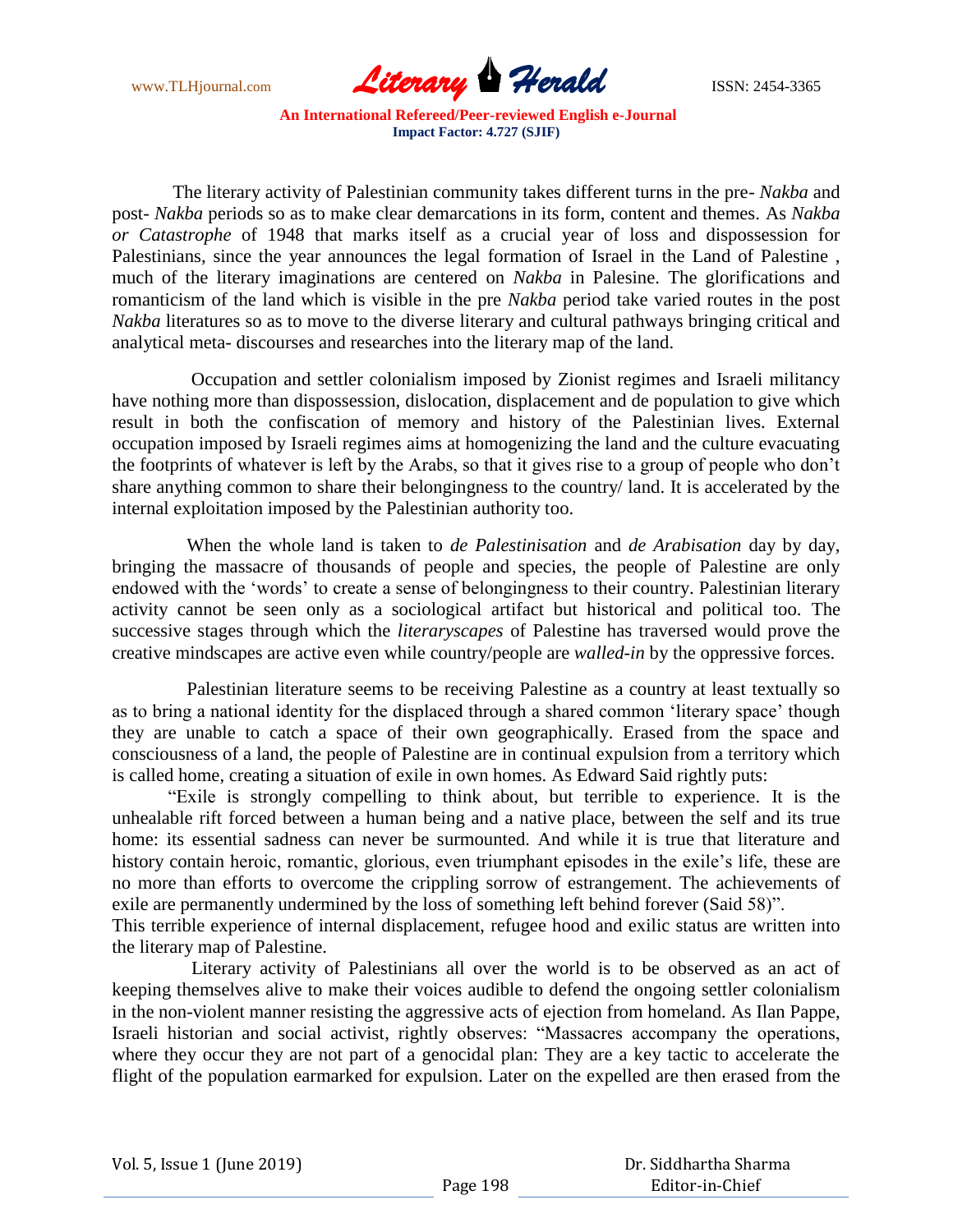

country"s official and popular history and excised from its collective memory (Pappe15)". Ethnic Cleansing takes clear political advancements on the people of Palestine.

 How the literary activity does provide a room for formation of socio cultural identity in Palestine? What are the shared common features of literary map of Palestine? The literary phases of Palestine can be identified as moving through three different stages and has reached the fourth phase, which the contemporary Palestinian literatures of home and exile by a group of writers range from the internally displaced people to the diasporic group of writers who are scattered around the world. It can be identified as pre-*Nakba* literature, post *Nakba* literature up to 1980s, post 1980 Palestinian literature up to second *intifada* of year 2000, and contemporary literary phase with more virtual forms of writing.

 The romantic affinity to land and glorification of land in pre *Nakba* literary period is taken through the fear and grief of losing the land and culture in the post *Nakba* literatures. Thus Ibrahim Toqan"s patriotic poems that belong to pre – *Nakba* literary phase, have helped in framing Palestinian national culture for the agricultural societies. Later Jabra Ibrahim Jabra explored the world of loss and showed a parallelism between his departure from Palestine to Bagdad and the country"s departure due to *Al-Nakba* catastrophe. In his *A scream in a Long Night* (1946) one can detect the notions of an impending catastrophe.

 Pre *Nakba* literature characterized farmers, traders, etc, with lots of patriotic fervor freedom of movement and never expressed a threat of being. But in post- *Nakba* literature, people are represented as immediate victims of *Nakba* catastrophe, which razed four hundred and twenty villages creating seven lakhs of refugee population. Unlike that, post 1980- 2000 years literature of Palestine presents the refugee issue more extensively with less hatred but with more hopes of repatriation. Feeling of loss of post *Nakba* period is intertwined with joy of hope of return. Portrayal of real life as it is or lived experience is the focus of Palestinian post 2000 literatures. ….

 It is seen that Palestinian novels seem to take different dimensions as romanticizing the land as a *Missiah* in pre *Nakba* era, the dream of return to the historic land in Post *Nakba*  period, which then divert to the themes of exile , alienation and refugee hood in the post 1980 fictions. Shift from politics to everyday life is the major aspect of post 1980 fictions. Thus the road blocks, curfews, military checkpoints, assaults etc. are part of common imagery among post 1980 writings. Life writings, blogs, diaries, memoirs, travel literature etc. became prominent in post 2000 Palestinian literary field with much insistence on virtual space of literary activity too.

 Palestinian Poetry also has been vehicles of free thoughts- both political and aesthetic. Fadwa Tuqan, Mahmoud Darwish, Mahmoud Shukair, Samih Qasim, Hala Shuroof, etc are some of the distinctive voices which echoed the sounds of the land and its memories. Short stories of Samira Azzam, Ghassan Kanafani, Prose writings of Mourid Bharghoti, Hussein Bharghoti and other noteworthy non-fictions by Raja Shehadeh, Penny Johnson, Refaat Alareer etc Mark the contemporary *literaryscapes* of Palestine. Memories, Diaries, Blogs, Biographies, Travel writings, autobiographies and other life writings etc. also chart a prominent literary arena of Palestinian territory. The intense bonding with the land and a romantic affinity with its every

Vol. 5, Issue 1 (June 2019)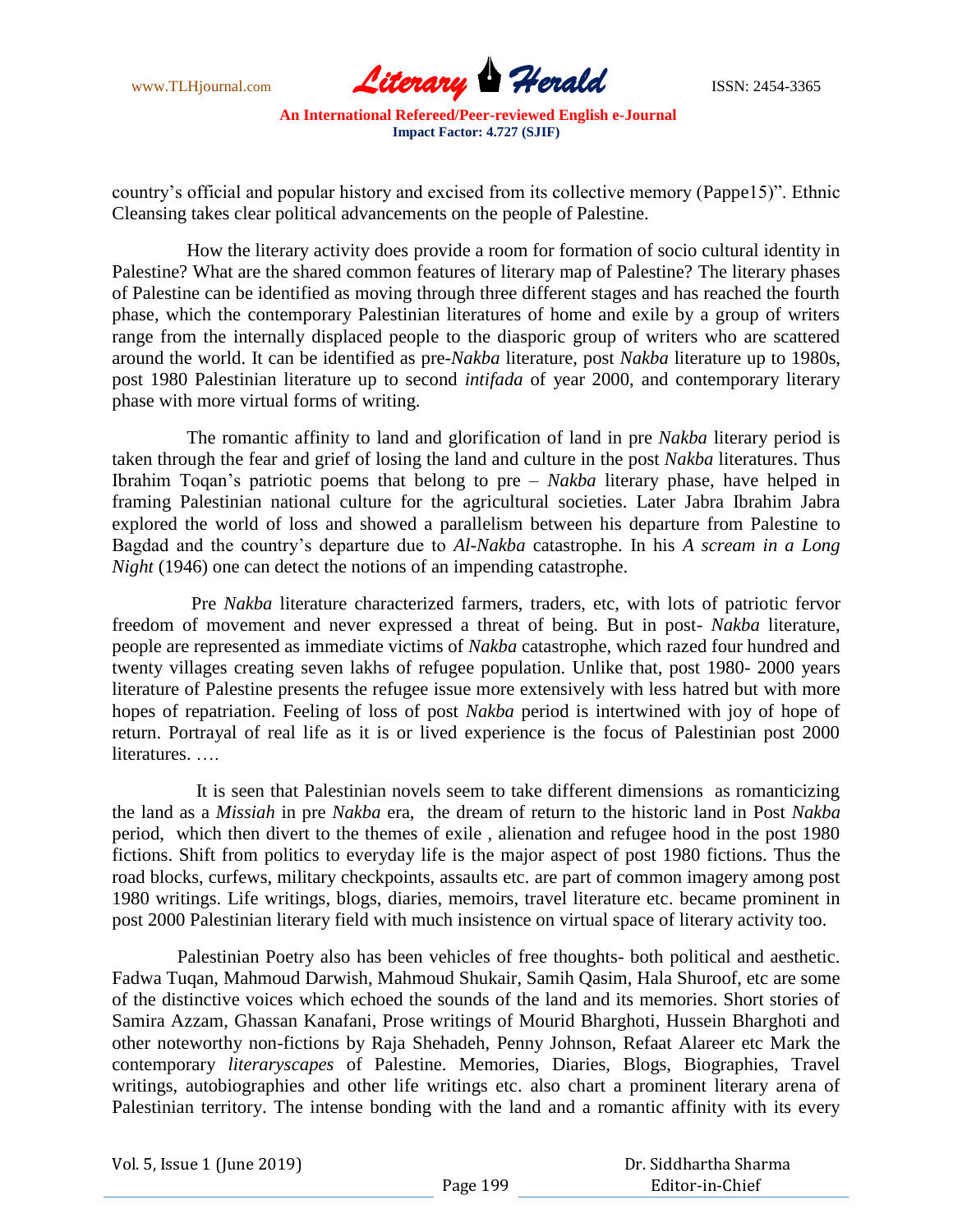

aspect can be read from the poetry as Darwish sings: "My homeland is not a travelling bag/ Nor I am a passing traveler/ It is I who am the lover/ And the land is my beloved" in his "Diary of a Palestinian Wound" ( Darwish, 1996: 347)

 Palestinian women writers came out with the letters of truth and everyday life in their fictions and non-fictions. Adania Shibli, Liana badr, Sahar Khaliefeh, Leila Abu Lughod, Hanan ashrawi, Gada Karmi, Suad Amiry, Sumaya Farhat Naser etc belong to the post 1980 literary field while enormous writing comes out day by day from the new generation Palestine tongue. Apart from a feministic view point, female writers majorly focused on the themes of nationalism, motherhood, politics of motherhood in a dispersed land, resistance, everyday catastrophe and the trauma of exile and alienation. Amy Zalman writes: "The Image of women as a passive land or as a willing mother attempts to construct femininity in a particular way with respect to a political order" (Zalman 49). But such a passive representation goes to active phase of female era in Palestinian literature in the post 1980s.

 Fida Jiryis, Hedaya Shamun, Sarah Ali, Asmaa Al Ghul etc are the representations of such contemporary female writers who come out with their own everyday life experiences with absurdities of occupation and colonialism. Palestinian literatures shift from being political to aesthetic and sociological with a note on everyday micro powers in localities. The armed struggle phase of Palestinian literature (Literature of guns) gives way to lived realities of daily lives. One can observe that the contemporary women writers use the virtual space or digital space to express their harsh realities of daily lives and to converse with the outer world.

 Meaninglessness of lives and the resistance are two seminal focus of the contemporary literary activity of Palestine. Voices of resistance are audible not only from the writers of occupied territories but also from the Palestinian Diaspora. Salma Dabbagh, the British Palestinian; Susan Abulhawa, Adania Shibli, Hala Alyan and Mariam Bharghoti who are American Palestinians; Hannah Khalil, Irish Palestinian, Sara Saleha, Egyptian Palesstinian etc are clearly making their strong presence for the devastated country echoing their angst for their homeland , through their literary presence. As Rana barakat, Palestinian contemporary literary figure opines in *The Right to Wait: Exile, Home and return*, " Palestine in exile is an idea, a love, a goal, a movement, a massacre, a march, a parade, a poem, a thesis, a novel and yes, a commodity as well as people scattered, displaced, dispossessed and determined" (Shehadeh 134).

 The literary map of Palestine, thus vividly portray the richness of letters by which Palestinians defend their existence in the troubled geography. Various literary devices used in their writings are the part of experimentation with pen to re appropriate the land, culture and the people for the cause of essence in existence. The unconventional literary methods are also could be viewed as an artistic way resistance. For example, the use of Arab words is part of reclaiming their identity and resisting the cultural colonialism. The use of first person plural form *We* in their writings, can be read as the method of insisting collective identity which is lacking in the geographical territory.

 Through their writings the poetic persona describes "the villages in the ways that are meaningful to them today; the location of the villages, the livelihood of their inhabitants their

| Vol. 5, Issue 1 (June 2019) |          | Dr. Siddhartha Sharma |
|-----------------------------|----------|-----------------------|
|                             | Page 200 | Editor-in-Chief       |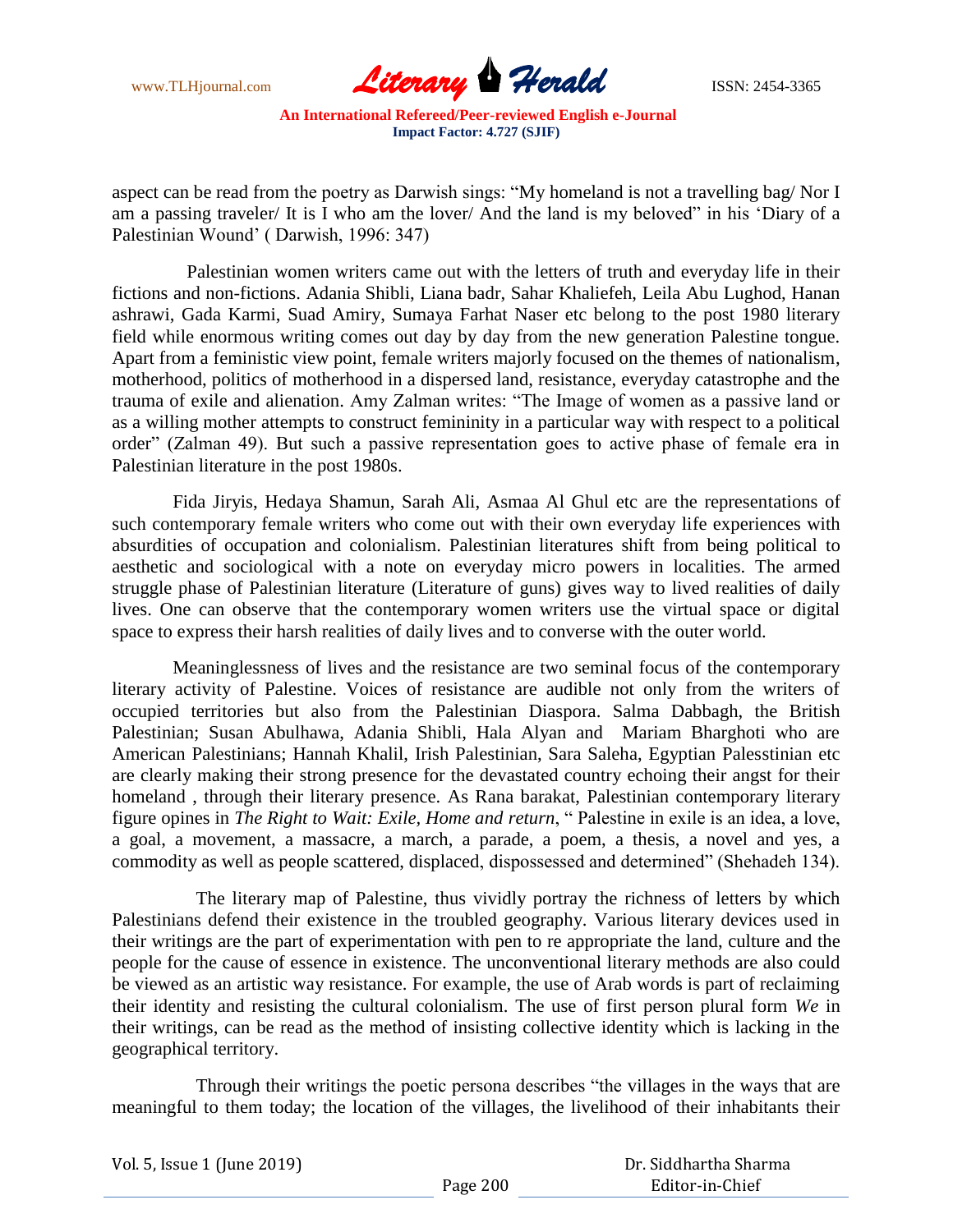

agricultural practices, historic sites, natural resources, family genealogies, folklore traditions and cultural customs ( Davis 1)". This kind of a writing practice which envisages the preservation of their land and their culture is an act of resistance through writing. Writing everyday experience, writing history, memory flashbacks, traversing through the land, celebrating the unique cultural aspects like clothing, culinary experience, using the virtual space to converse with the outer world etc. are certain modes of re affirmation of self , identity and the land while Zionism works to detach Palestinian from any experience of Palestine as a home .

Palestinian writers view writing as a personal and political means to declare their existence. Susan Rahman in her book reports the experience of Fulla, a Palestinian woman who was born on 19 March 1990 in Tulkarem City: "I work in the *Natar* Resort, which is the biggest museum in West Bank. And although it does not pay much I find it pretty inspiring because I get to show the world that Palestine has always existed. In the war of existence, to exist is to resist. Which is basically we got to a point we had to prove to the world that Palestine existed before 1948" (Rahman 12)

Palestinians have a long history of colonization. As a community living in a region that has been occupied first under the Ottoman Empire, then by the British and presently by the Israel, these occupations have been central to the way in which their lives are circumscribed. Military occupation is a fact on the ground that Palestinians cannot overcome easily. "Palestinians are the largest refugee population in the world and their situation is the longest unresolved one in the history" (Ibid 24). Susan Rahman points out that "In Gaza alone there are 1.8 million refugees living in a walled-in space, which has been called largest open-air prison in the world" (Ibid 24).

For Palestinians to write is to resist and to resist is to exist. Writing the experiences into their text is method Palestinians have found to defend the occupation, the brutal and absurd face of it. It creates a space for them. Their writings are "ethno autobiographical" (Rahman 76) and "auto bio geographical" (Anjum 80) in nature as the resistance inbuilt in the strategy of rewriting their land by decentralizing the colonial histories and stories propagated by the colonizers. The myth of "a land without people for a people without land" justified by Jews is questioned by the Palestinian writers/natives revisiting history and proving the history of their own existence.

 Contemporary writers of Palestine use the digital space/ virtual space effectively in these days as a powerful tool of resistance. Virtual mobility has become a tool to overcome geographic and spatial immobility. Leleh Khalili"s research is very poignant one in this regard. She argues that "embodied identities, territorialized spaces and real world institutions extend deeply into the realm of cyberspace, and that Palestinian virtual culture has non- virtual roots and histories (Khalili 126)". Though Israel's digital occupation of Palestinian territories is threatening, internet writing has a crucial role in keeping Palestine alive in the midst of their death- in- life , life- in – death , situation.